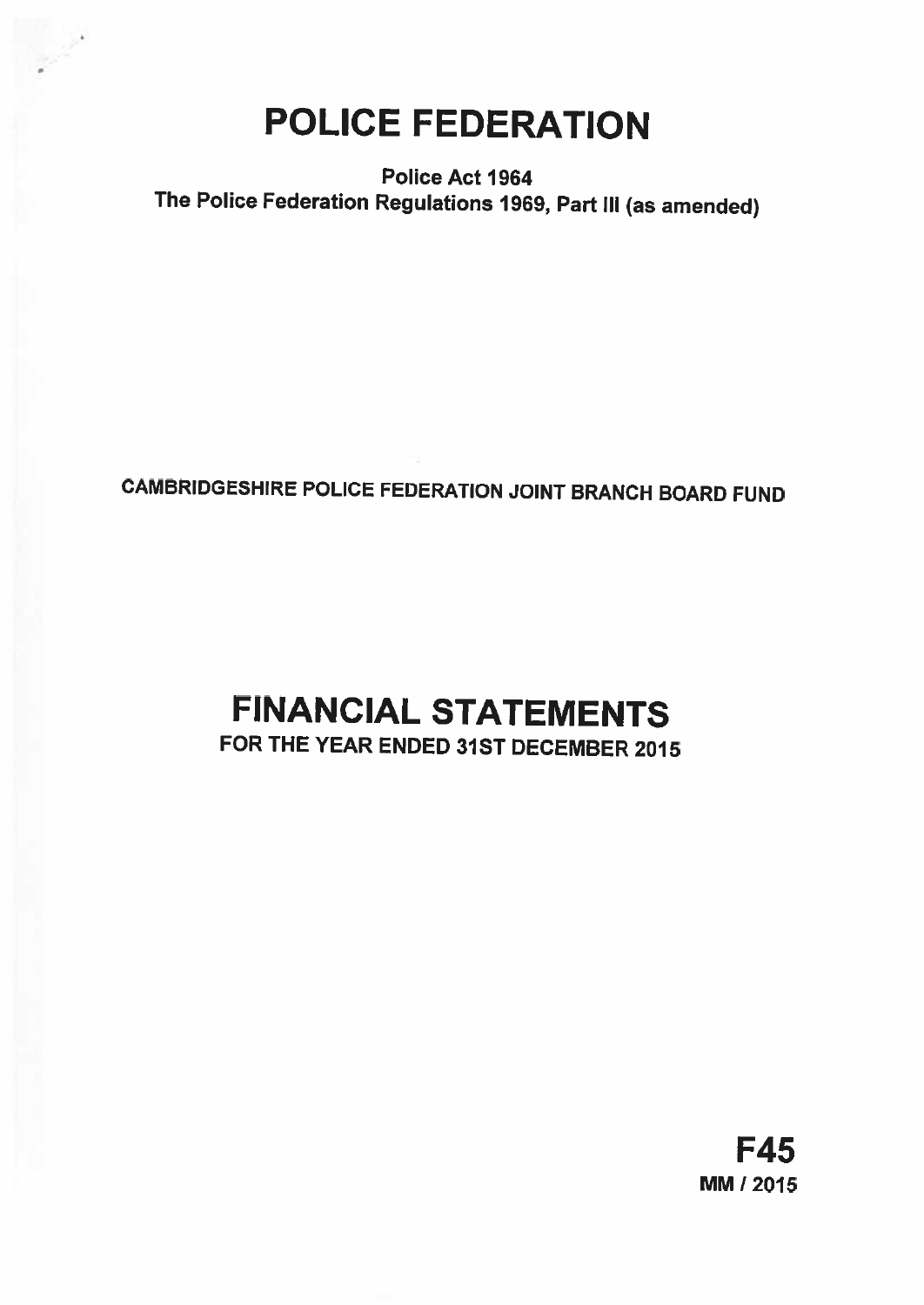## CAMBRIDGESHIRE POLICE FEDERATION JOINT BRANCH BOARD FUND

 $\overline{\psi}$ 

## YEAR ENDED 31ST DECEMBER 2015

| <b>CHAIRMAN</b>  | Shaun Ryan<br>1 Queen Street<br>Yaxley<br>Peterborough<br>PE7 3JE                                                                                           |
|------------------|-------------------------------------------------------------------------------------------------------------------------------------------------------------|
| <b>SECRETARY</b> | Oz Merrygold<br>1 Queen Street<br>Yaxley<br>Peterborough<br>PE7 3JE                                                                                         |
| <b>TREASURER</b> | Oz Merrygold<br>1 Queen Street<br>Yaxley<br>Peterborough<br>PE7 3JE                                                                                         |
| <b>AUDITORS</b>  | George Hay & Company,<br><b>Chartered Accountants,</b><br><b>Registered Auditors,</b><br>83 Cambridge Street,<br>Pimlico,<br>London.<br>SW1V <sub>4PS</sub> |
| <b>TRUSTEES</b>  | <b>Jim McCrorie</b><br>1 Queen Street<br>Yaxley<br>Peterborough<br>PE7 3JE<br>Rebecca Jones<br>1 Queen Street                                               |
|                  | Yaxley<br>Peterborough<br>PE7 3JE                                                                                                                           |
|                  | Norman Pickup<br>1 Queen Street<br>Yaxley<br>Peterborough<br>PE7 3JE                                                                                        |
|                  | Shaun Ryan<br>1 Queen Street<br>Yaxley<br>Peterborough<br>PE7 3JE                                                                                           |

## SHOW NAMES AND ADDRESSES OF ABOVE OFFICIALS AND QUALIFICATIONS OF AUDITORS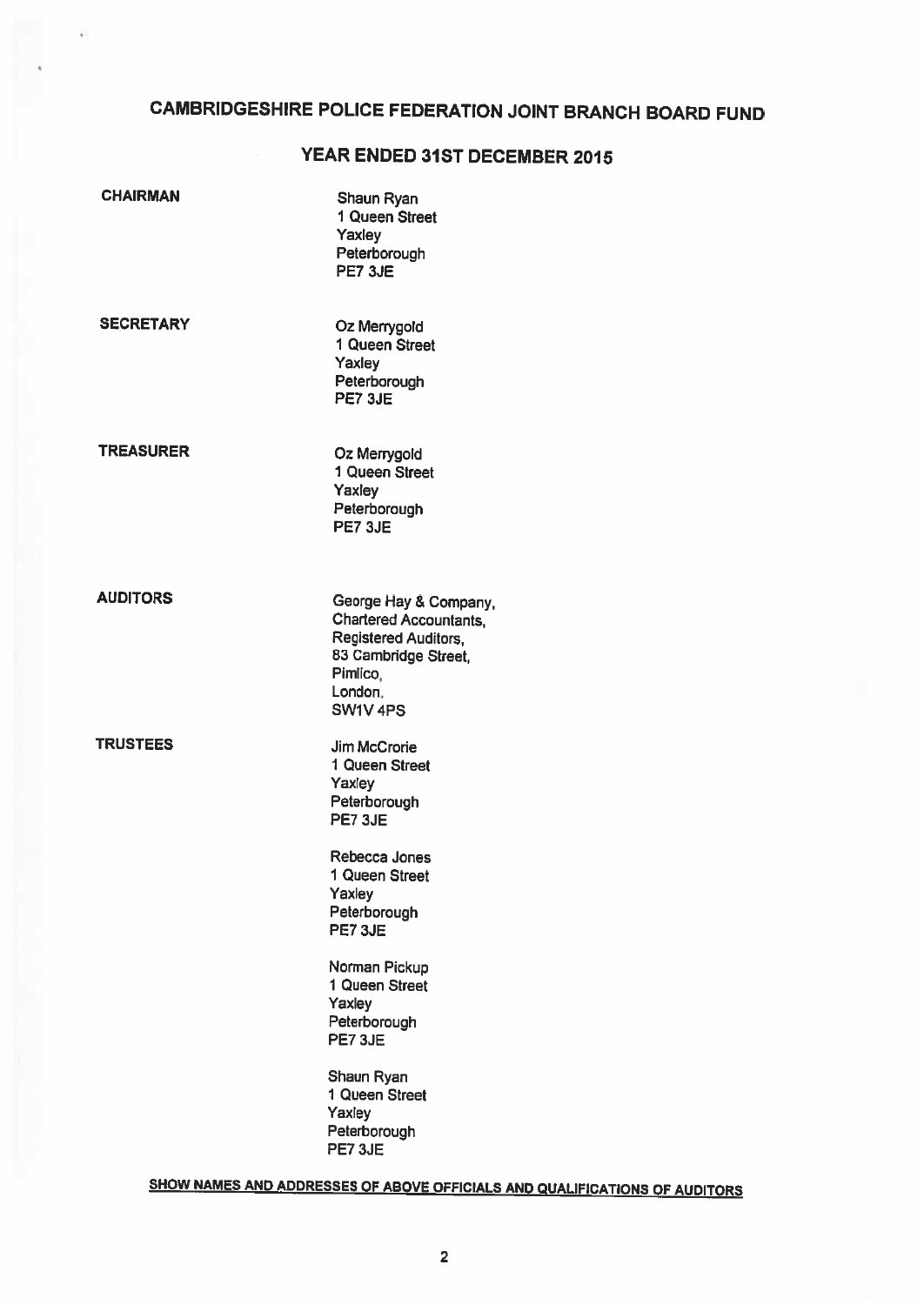## INDEPENDENT AUDITOR'S REPORT TO THE MEMBERS OF CAMBRIDGESHIRE POLICE FEDERATION JOINT BRANCH BOARD FUND

We have audited the financial statements of the Cambridgeshire Police Federation Joint Branch Board Fund<br>for the year ended 31st December 2015, which comprise the Income and Expenditure Account, the Balance Sheet, and the related notes. The financial statements have been prepared under the requirements of the Police Federation Requiations and Fund Rules.

This report is made solely to the Fund's members, as a body. Our audit work has been undertaken so that we might state to the Fund's members those matters we are required to state to them in an auditor's report and for no other purpose. To the fullest extent permitted by law, we do not accept or assume responsibility to anyone other than the Fund and the Fund's members as <sup>a</sup> body, for our audit work, for this report, or for the opinions we have formed.

## Respective responsibilities of the management committee and auditors

As explained more fully in the Statement of Management Committee's Responsibilities set out in the notes to the financial statements the management committee are responsible for the preparation of the financial statements and for being satisfied that they fairly reflect the state of the Fund's affairs as at 31st December <sup>2015</sup> and of its results for the year then ended.

Our responsibility is to audit and express an opinion on the financial statements in accordance with applicable law and International Standards on Auditing (UK and Ireland). Those standards require us to comply with the Auditing Practices Board's Ethical Standards for Auditors.

## Scope of the audit of the financial statements

An audit involves obtaining evidence about the amounts and disclosures in the financial statements sufficient<br>to give reasonable assurance that the financial statements are free from material misstatement, whether caused by fraud or error. This includes an assessment of: whether the accounting policies are appropriate to the Fund's circumstances and have been consistently applied and adequately disclosed; the reasonableness of signi

## Opinion on financial statements

In our opinion the financial statements:

- fairly reflect the state of the Fund's affairs as at 31st December 2015 and of its results for the year then<br>ended;
- have been properly prepared in accordance with the measurement principles of United Kingdom<br>Generally Accepted Accounting Practice; and
- have been prepared in accordance with the Police Federation Regulations and Fund Rules.

#### **Other Matters**

The financial statements for the year ended 31st December <sup>2015</sup> include all funds raised for the purpose of the Joint Branch Board Fund in accordance with Regulation <sup>2</sup> Police Federation (Amendment) Regulations 2015,

Signed:  $\mu_{\gamma}$  /  $\mu_{\gamma}$  /  $\mu_{\gamma}$  /  $\mu_{\gamma}$  /

George Hay & Company Chartered Accountants & Statutory Auditors 83 Cambridge Street Pimlico London SW1V4PS **Dated:** 29th January 2016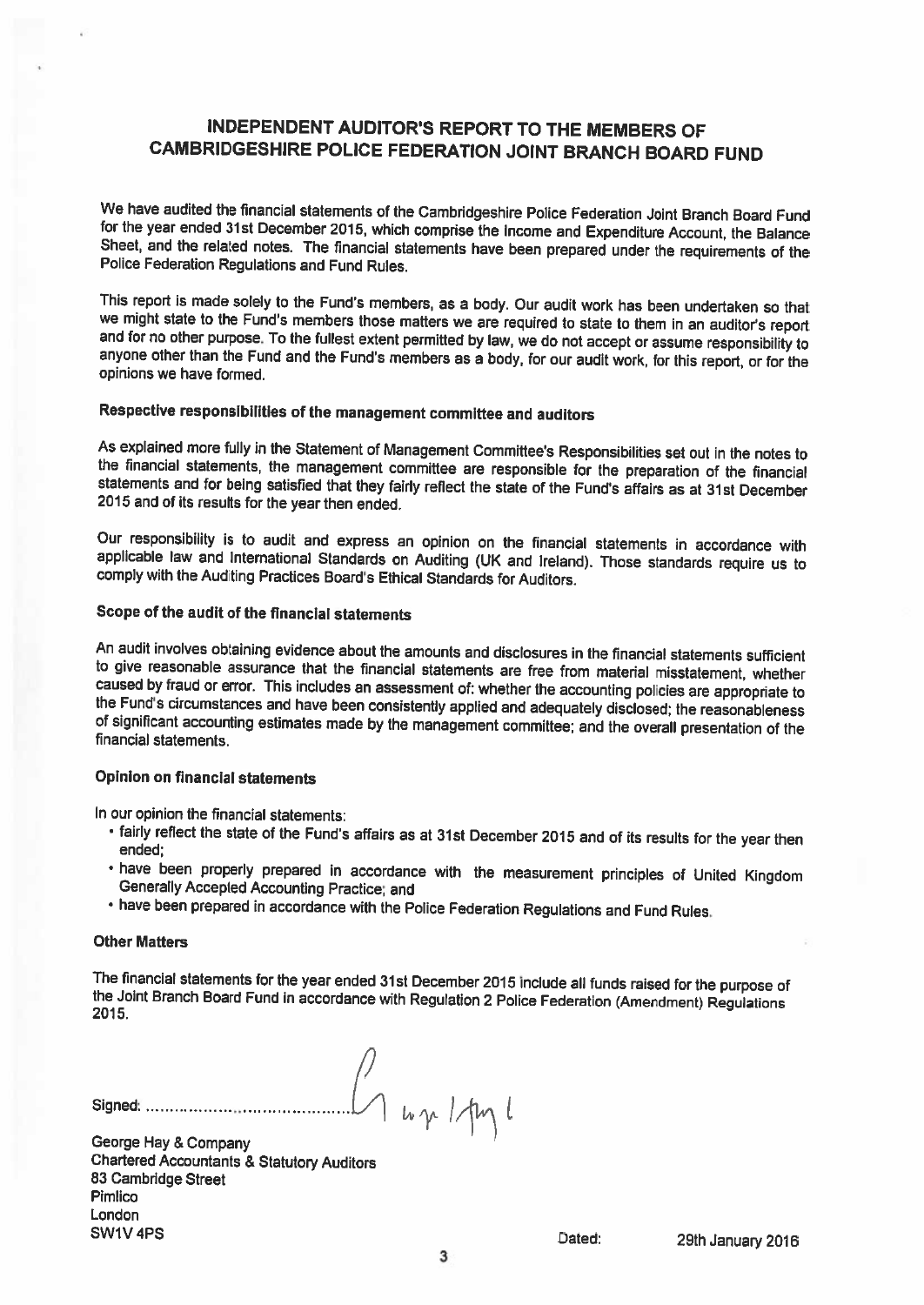## CAMBRIDGESHIRE POLICE FEDERATION JOINT BRANCH BOARD FUND INCOME AND EXPENDITURE ACCOUNT FOR THE YEAR ENDED 31ST DECEMBER 2015

| <b>INCOME</b>                                                                                                                                  | $(01.01.15 -$<br>31.03.15 | $(01.04.15 -$<br>31.12.15 | 2015      | 2014      |
|------------------------------------------------------------------------------------------------------------------------------------------------|---------------------------|---------------------------|-----------|-----------|
| <b>Weekly Subscriptions</b>                                                                                                                    |                           |                           |           |           |
| <b>Constables</b>                                                                                                                              | 60,410                    | 187,243                   | 247,653   | 242,638   |
| Sergeants                                                                                                                                      | 15,516                    | 44,973                    | 60,489    | 61,719    |
| <b>Inspectors</b>                                                                                                                              | 6,215                     | 18,300                    | 24,515    | 25,227    |
|                                                                                                                                                |                           |                           | 332,657   | 329,584   |
|                                                                                                                                                |                           |                           |           |           |
|                                                                                                                                                | $(01.01.15 -$             | $(01.04.15 -$             |           |           |
| Less: Payable to Central Committees (70%)                                                                                                      | 31.03.15                  | 31.12.15)                 |           |           |
| <b>Constables</b>                                                                                                                              | 42,287                    |                           | 42,287    | 169,846   |
| Sergeants                                                                                                                                      | 10,861                    |                           | 10,861    | 43,203    |
| Inspectors                                                                                                                                     | 4,351                     |                           | 4,351     | 17,659    |
| Joint Central Committee                                                                                                                        |                           | 175,360                   | 175,360   |           |
|                                                                                                                                                |                           |                           | 232,859   | 230,708   |
|                                                                                                                                                |                           |                           |           |           |
| <b>NET INCOME</b>                                                                                                                              |                           |                           | 99,798    | 98,876    |
| Less: ADMINISTRATIVE EXPENSES (Note 1)                                                                                                         |                           |                           | 121,535   | 119,801   |
|                                                                                                                                                |                           |                           |           |           |
| (DEFICIT) OF SUBSCRIPTION INCOME<br><b>OVER EXPENDITURE</b>                                                                                    |                           |                           | (21, 737) | (20, 925) |
| Add: Other Income - (Note 1.1)<br>To include all income as specified in Regulation 2c in the<br>Police Federation (Amendments) Regulation 2015 |                           |                           | 43,425    | 38,407    |
| <b>SURPLUS FOR THE YEAR</b>                                                                                                                    |                           |                           |           |           |
| <b>BEFORE GAINS / (LOSSES)</b>                                                                                                                 |                           |                           | 21,688    | 17,482    |
| Gains / (Losses) - (Note 1.2)                                                                                                                  |                           |                           |           |           |
|                                                                                                                                                |                           |                           | 1,313     |           |
| <b>SURPLUS FOR THE YEAR</b>                                                                                                                    |                           |                           |           |           |
|                                                                                                                                                |                           |                           | 23,001    | 17,482    |
| <b>ACCUMULATED FUND BROUGHT FORWARD</b>                                                                                                        |                           |                           | 571,377   | 480,732   |
| <b>ACCUMULATED FUND CARRIED FORWARD</b>                                                                                                        |                           |                           | £ 594,378 | £498,214  |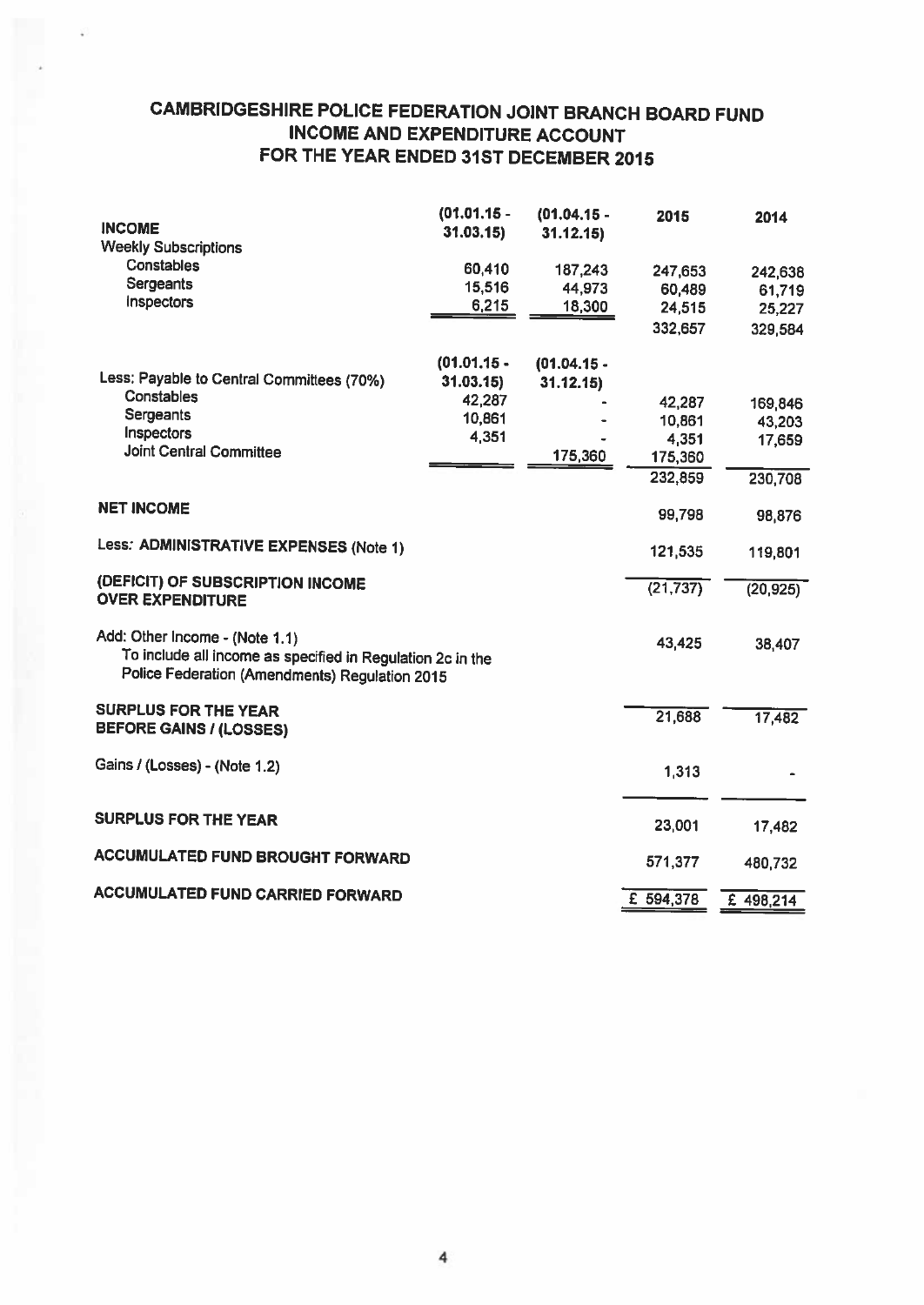## CAMBRIDGESHIRE POLICE FEDERATION JOINT BRANCH BOARD FUND BALANCE SHEET AS AT 31ST DECEMBER 2015

|                                                         |         | Accumulated   | 2015<br><b>Net Book</b> |           |
|---------------------------------------------------------|---------|---------------|-------------------------|-----------|
|                                                         | Cost    | Depreciation/ | Value                   | 2014      |
| <b>FIXED ASSETS</b>                                     |         | Impairment    |                         |           |
| Freehold property                                       | 209,949 | 4,199         | 205,750                 |           |
| <b>Furniture and Fittings</b>                           | 21,141  | 19,223        | 1,918                   | 2,257     |
| <b>Computer Equipment</b>                               | 18,256  | 18,256        |                         | 1,170     |
| Investments                                             | 154,716 |               | 154,716                 | 236,229   |
| Others - (Specify)                                      |         |               |                         |           |
| Gymnasium equipment                                     | 15,751  | 6,891         | 8,860                   | 11,814    |
|                                                         | 419,813 | 48,569        | 371,244                 | 251,470   |
| <b>CURRENT ASSETS</b>                                   |         |               |                         |           |
| <b>Subscriptions Due</b>                                |         |               |                         |           |
| Cash at Bank and in Hand                                |         | 217,397       |                         | 281,312   |
| Deposits with stockbrokers                              |         | 1,538         |                         | 16,756    |
| Others - (Specify)                                      |         |               |                         |           |
| <b>Debtors</b>                                          |         | 947           |                         | 1,045     |
| <b>Stock</b>                                            |         | 289           |                         | 584       |
|                                                         |         | 220,171       |                         | 299,697   |
| Less:<br><b>CURRENT LIABILITIES</b>                     |         |               |                         |           |
| Contributions due to Central Committees (Note 4)        |         |               |                         |           |
| <b>Corporation Tax</b>                                  |         | (5,604)       |                         | (26, 712) |
| <b>Sundry Accrued Expenses</b>                          |         | 1,610         |                         | 1,538     |
| Amount due to Member Services Fund                      |         | 1,031         |                         | 4,964     |
|                                                         |         |               |                         |           |
|                                                         |         | (2, 963)      |                         | (20, 210) |
|                                                         |         |               |                         |           |
| <b>NET CURRENT ASSETS/(LIABILITIES)</b>                 |         |               | 223,134                 | 319,907   |
| TOTAL ASSETS LESS CURRENT LIABILITIES                   |         |               | 594,378                 | 571,377   |
| CREDITORS: amounts falling due after more than one year |         |               |                         |           |
| (Specify)                                               |         |               |                         |           |
| <b>NET ASSETS</b>                                       |         |               |                         |           |
|                                                         |         |               | £ 594,378               | £ 571,377 |
| <b>REPRESENTED BY</b>                                   |         |               |                         |           |
| <b>Accumulated Fund</b>                                 |         |               |                         |           |
| Other Reserves - (Specify)                              |         |               | 594,378                 | 525,411   |
| <b>Consolidated from Member Services Fund</b>           |         |               |                         | 45,966    |
|                                                         |         |               |                         |           |
|                                                         |         |               | £ 594,378               | £ 571,377 |
|                                                         |         |               |                         |           |

We certify that we have fully complied with the Regulation 2 Police Federation (Amendment) Regulations<br>2015 and disclosed in the F45 all funds of which we are a beneficiary. We understand that failure to comply<br>with this R

| Signed                                    | <b>CHAIRMAN</b>  |
|-------------------------------------------|------------------|
|                                           |                  |
| Signed                                    | <b>TREASURER</b> |
| Date accounts approved: 29th January 2016 |                  |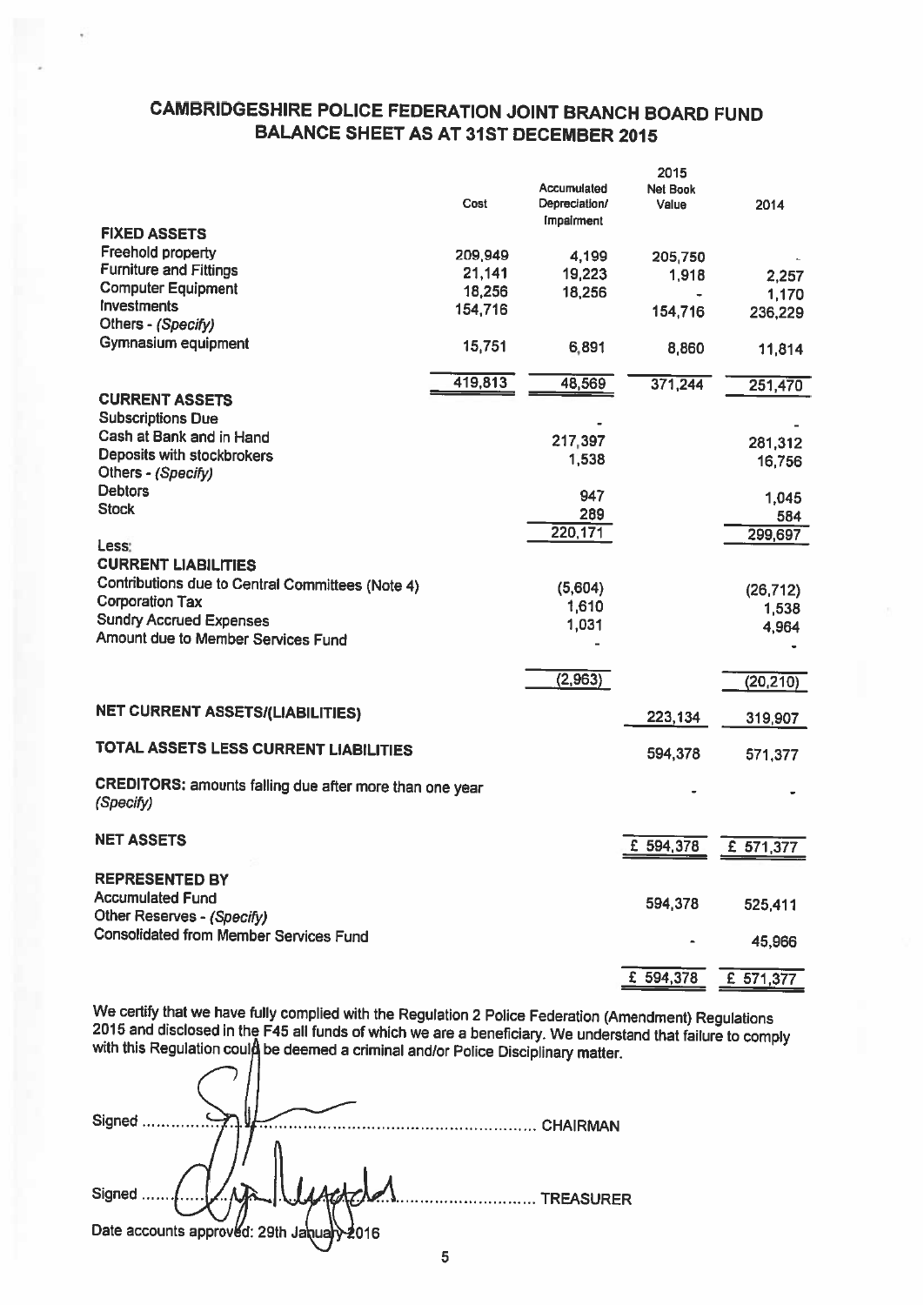## CAMBRIDGESHIRE POLICE FEDERATION JOINT BRANCH BOARD FUND NOTES TO THE FINANCIAL STATEMENTS FOR THE YEAR ENDED 31ST DECEMBER 2015

|                                                      | 2015      | 2014            |
|------------------------------------------------------|-----------|-----------------|
| 1. ADMINISTRATIVE EXPENSES                           |           |                 |
| Annual Conference                                    | 14,257    |                 |
| <b>Audit and Accountancy Charges</b>                 | 4,704     | 3,934           |
| <b>Bank Charges</b>                                  | 3,200     | 4,368<br>4,047  |
| <b>Clerical Assistance and Social Security Costs</b> | 27,381    | 36,243          |
| <b>Computer Consumables</b>                          | 4,634     |                 |
| <b>Corporation Tax</b>                               | 1,434     | 4,357           |
| Depreciation                                         | 8,662     | (195)<br>10,420 |
| Donations - (Specify)                                |           |                 |
| Spnsored runs, rides etc                             | 6,000     | 877             |
| Various charitable donations - each less than £400   | 3,813     | 4,330           |
| Memorial bench                                       |           |                 |
| Honoraria                                            | 6,706     | 8,941           |
| Insurance                                            | 2,269     | 1,814           |
| <b>Meeting Expenses</b>                              | 13,571    | 12,355          |
| <b>Official Publications</b>                         | 950       | 1,289           |
| Out-of-Pocket Expenses                               | 7,337     | 7,490           |
| Postage, Printing and Stationery                     | 677       | 594             |
| <b>Repairs and Maintenance</b>                       | 270       | 10              |
| <b>Sundry Expenses</b>                               | 4,262     | 606             |
| <b>Telephone Charges</b>                             | 785       |                 |
| <b>Travelling and Subsistence</b>                    | 2,762     | 2,777           |
| Other Expenses - (Specify)                           |           |                 |
| Leasing of equipment                                 | 288       | 288             |
| <b>Training costs</b>                                | 3,705     | 1,915           |
| Long service / retirement awards                     | 316       | 367             |
| Subscriptions and memberships                        | 931       | 409             |
| Legal and professional fees                          | 2,621     | 1,035           |
| Pocket diaries                                       |           | 1,530           |
| Office costs - Norwich & Peterborough branch         |           | 10,000          |
| TOTAL AS PER INCOME AND EXPENDITURE ACCOUNT          |           |                 |
|                                                      | £ 121,535 | £ 119,801       |
| <b>1 OTHER INCOME</b>                                |           |                 |
| Bank interest (gross)                                |           |                 |
| Investment income                                    |           | 59              |
| Advertising                                          | 4,936     | 3,584           |
| Group Insurance Trust subscriptions                  | 100       | 1,750           |
| <b>Commissions income</b>                            | 36,303    | 31,154          |
| TOTAL AS PER INCOME AND EXPENDITURE ACCOUNT          | 2,086     | 1,860           |
|                                                      | 43,425    | 38,407          |
| <b>1 GAINS/LOSSES</b>                                |           |                 |
| Gain on disposal of investments                      | 1,313     |                 |
|                                                      |           |                 |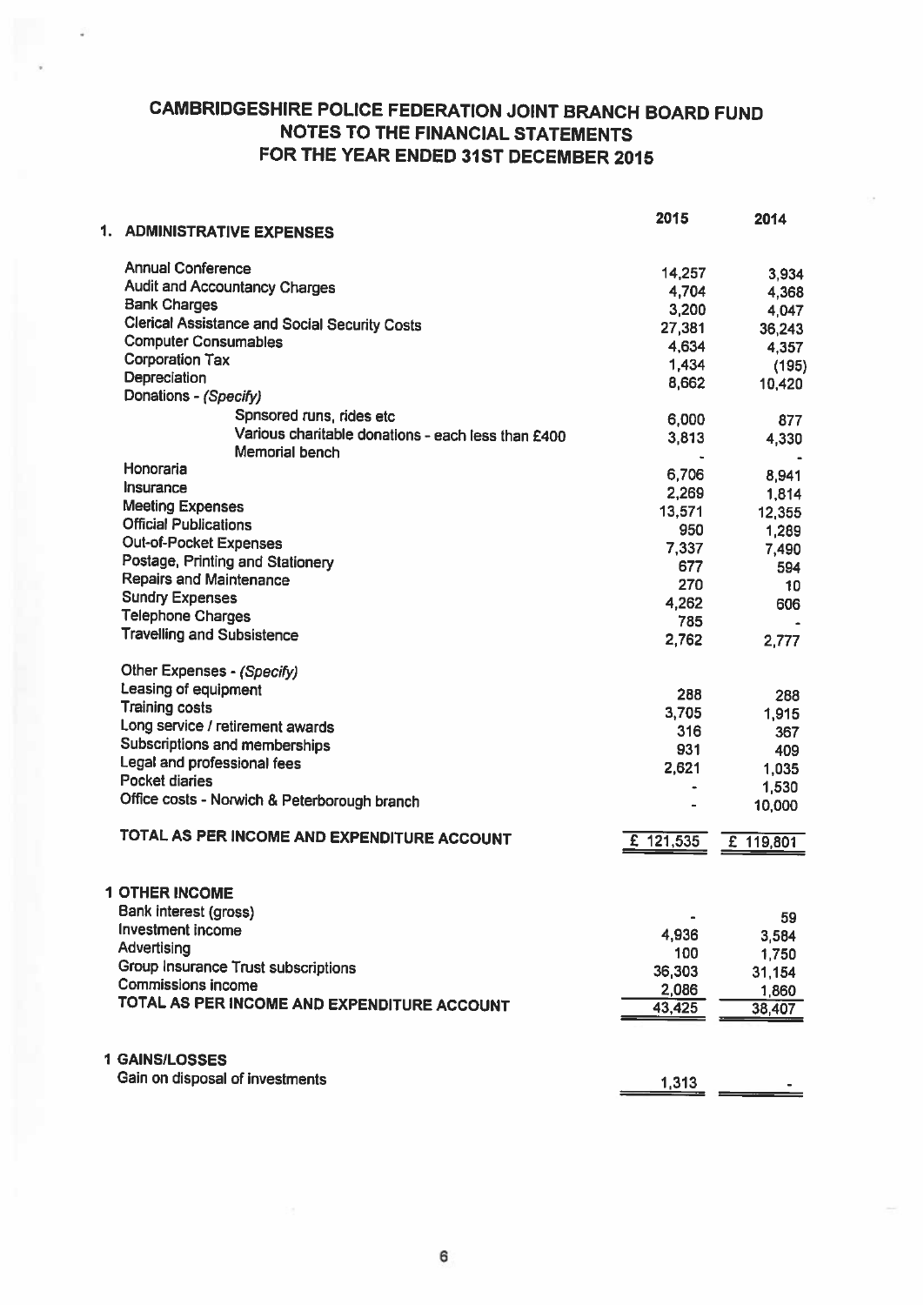## CAMBRIDGESHIRE POLICE FEDERATION JOINT BRANCH BOARD FUND NOTES TO THE FINANCIAL STATEMENTS FOR THE YEAR ENDED 31ST DECEMBER 2015

## 2. ACCOUNTING POLICIES

## A. Accounting Convention

The financial statements have been prepared under the historic cost convention.

#### B. Income

Income is primarily derived from subscriptions collected from the Funds members. Other income sources may include rental/investment income and income generated from providing member services.

## C. Expenditure

Expenditure is shown inclusive of Value Added Tax.

### D. Depreciation

Depreciation has been calculated at rates required to write off the relevant assets over their anticipated lives.

| The applicable annual rates are: |                              |
|----------------------------------|------------------------------|
| <b>Furniture and Fittings</b>    | - 15% reducing balance basis |
| <b>Computer Equipment</b>        | -33% straight line basis     |
| <b>Other Assets</b>              | -25% reducing balance basis  |
| Property - (Specify)             |                              |
| Freehold property                | $-2\%$ straight line basis   |

## E. Taxation

Provision is made for Corporation Tax in respect of the Fund's liability to taxation on investment income, capital gains and income derived from third party transactions.

## F. Investments (if applicable)

Investments are shown in the financial statements at cost less provision for impairment in value.

G. Other Policies - (Specify)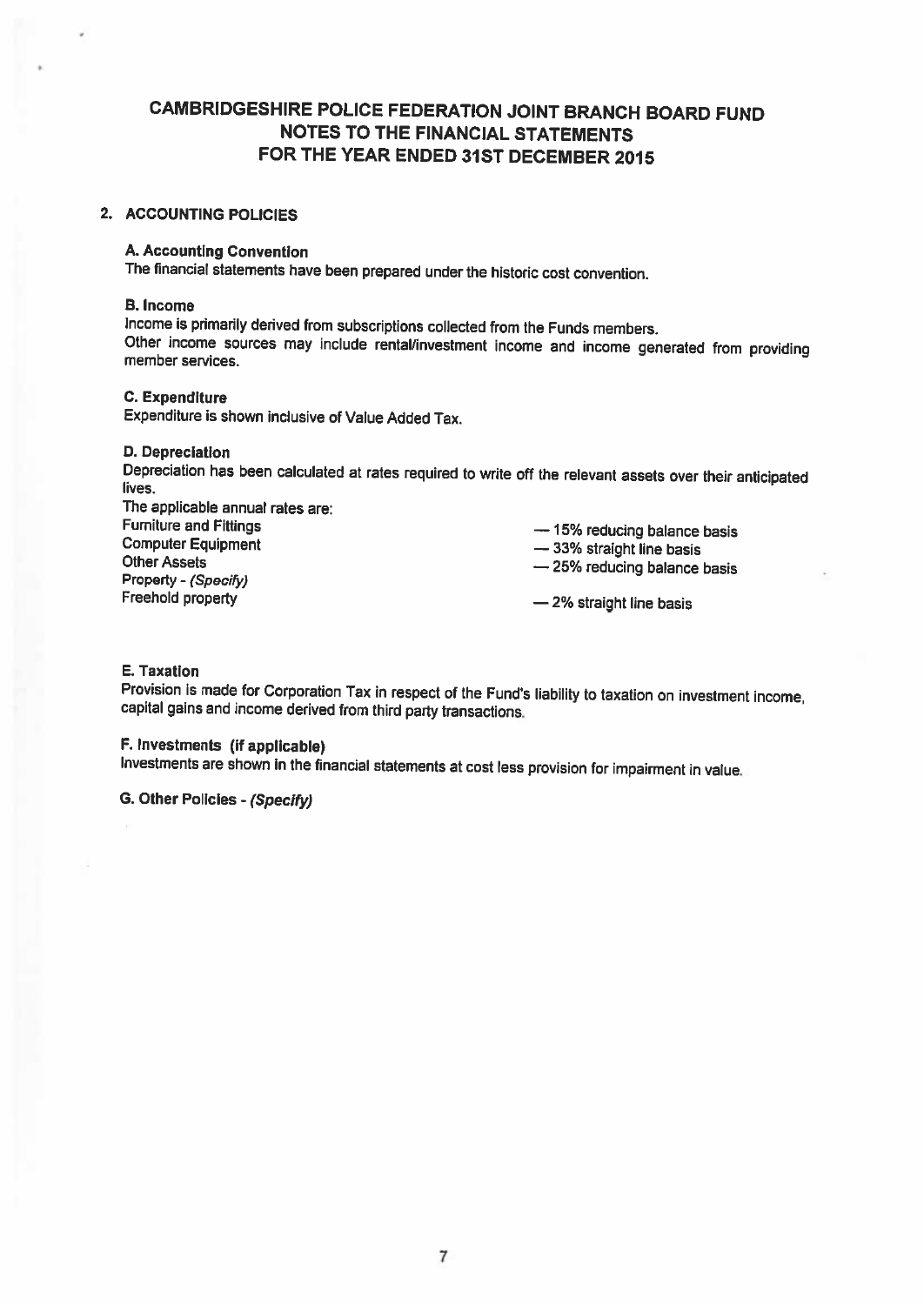## CAMBRIDGESHIRE POLICE FEDERATION JOINT BRANCH BOARD FUND NOTES TO THE FINANCIAL STATEMENTS FOR THE YEAR ENDED 31ST DECEMBER 2015

## 3. STATEMENT OF MANAGEMENT COMMITTEE'S RESPONSIBILITIES

Regulation 18(2) of the Police Federation Regulations requires the Committee, in relation to Federation funds held by it, to keep accounts showing all monies received or paid out and to cause the financial statements for each year to be audited by an independent auditor. In causing the financial statements to be prepared, the Committee is required to:

• Select suitable accounting policies and apply them consistently.

• Make judgements and estimates that are reasonable and prudent.

• Ensure that the financial statements are prepared on the going concern basis unless it is appropriate to presume otherwise.<br>The Committee is responsible for keeping adequate accounting records and also is responsible for safe-

guarding the assets of the Fund and hence for taking reasonable steps for the prevention and detection<br>of fraud and other irreqularities.

## 4a. CONTRIBUTIONS DUE TOI(FROM) CENTRAL COMMITTEES

|            | 2015     | 2014           |
|------------|----------|----------------|
| Constables | (3,963)  | (20, 953)      |
| Sergeants  | (239)    | (2, 397)       |
| Inspectors | (3, 512) | (3, 362)       |
|            | (7, 714) | (26, 712)<br>£ |

## 4b. CONTRIBUTIONS DUE TO/(FROM) JOINT CENTRAL COMMITTEE (FROM 1ST APRIL 2015)

|            | 2015                       | 2014            |
|------------|----------------------------|-----------------|
| Constables | <b>STATISTICS</b><br>1,019 | $\blacksquare$  |
| Sergeants  | (19)                       | ۰               |
| Inspectors | 1,110                      | ۰               |
|            | 2,110<br>F                 | ℯ<br><b>ALC</b> |

## 5. CONTRIBUTING AND NON CONTRIBUTING MEMBERS AT 31ST DECEMBER <sup>2015</sup>

|                   | No. of Contributing<br><b>Members</b> |       | No. of Non Contributing<br><b>Members</b> |      | Others* |      |
|-------------------|---------------------------------------|-------|-------------------------------------------|------|---------|------|
|                   | 2015                                  | 2014  | 2015                                      | 2014 | 2015    | 2014 |
| Cadets            |                                       |       | -                                         |      |         |      |
| Constables        | 1.033                                 | 1,014 |                                           |      |         |      |
| Sergeants         | 228                                   | 245   |                                           |      |         |      |
| Inspectors/Chief  | 29                                    | 30    |                                           |      |         | ۰    |
| <b>Inspectors</b> | 65                                    | 69    |                                           |      |         |      |
|                   |                                       |       |                                           |      |         |      |
|                   | 1,355                                 | 1,358 |                                           |      |         |      |

\* This column refers to those members who are non contributors by virtue of receiving no pay, being on unpaid maternity leave or serving officers on career breaks. (JBB Circular 53/96 refers)

### 6. INVESTMENTS (if applicable)

|                                                   |         | <b>Cost Less Provision</b> |         | <b>Market Value</b> |  |
|---------------------------------------------------|---------|----------------------------|---------|---------------------|--|
|                                                   | 2015    | 2014                       | 2015    | 2014                |  |
| <b>Equities</b>                                   | 91,741  | 142.157                    | 107,407 | 149,404             |  |
| <b>Fixed Interest Funds</b><br><b>Unit Trusts</b> | 37,526  | 62,061                     | 40,209  | 66,074              |  |
| Others - (Specify)                                |         |                            |         |                     |  |
| Property                                          | 12,631  | 19,193                     | 14,293  | 20,862              |  |
| Multi asset                                       | 12,818  | 12,818                     | 17,062  | 14,180              |  |
|                                                   | 154,716 | 236,229                    | 178,971 | 250,520             |  |